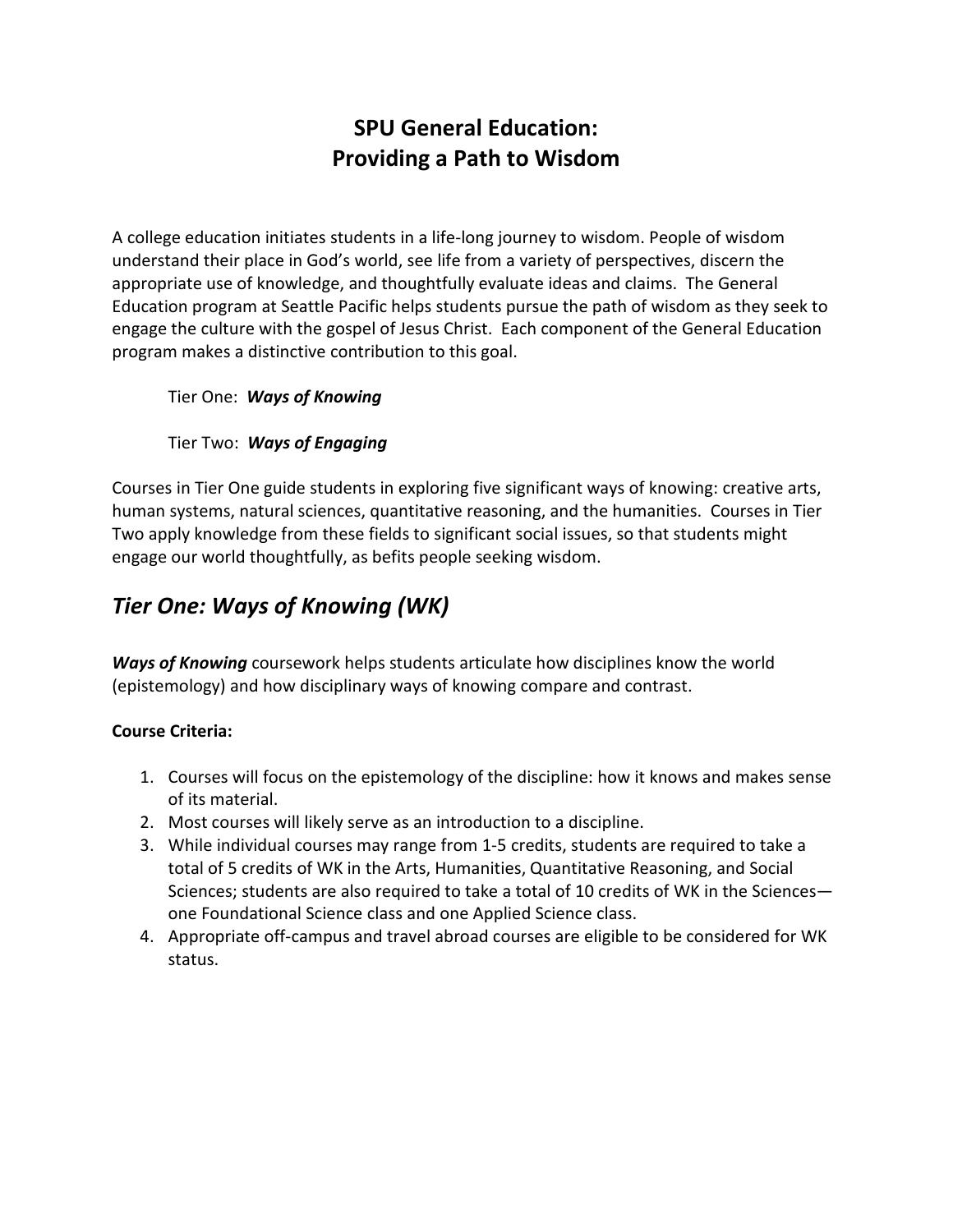# *Tier Two: Ways of Engaging (WE)*

Tier Two of Seattle Pacific University's General Education program aims to cultivate graduates of character and competence who will engage the world thoughtfully. After acquiring a range of intellectual skill sets through Tier One study, students will practice synthesis and application of the methods they have learned in a WE course, in which a selection of specially-designed, problem-based courses will use the broad ways of knowing to investigate specific*,* real-world problems and needs.

The path of wisdom seeks the appropriate use of knowledge. In addition to providing ways of knowing our world, academic disciplines provide resources for improving human life. Ways of Engaging courses give students opportunity to employ disciplinary learning for practical ends. To achieve these goals, Ways of Engaging courses address clearly relevant social/political issues and engage learners in more participatory forms of pedagogy.

### **Criteria:**

- Students must earn a minimum of 5 credits in WE courses.
- A WE course will have a maximum enrollment of 20-25 students to facilitate the creation of a small learning community.
- Appropriate off-campus and travel abroad courses will be eligible to be considered for WE status.
- WE courses will be offered by both professional schools and disciplines from the College of Arts and Sciences.
- WE courses will be at the 2000 or 3000 level and may have specific pre-requisites (either a particular course or a set amount of college level coursework).
- The same coursework may not be used to meet both the WE requirement and a requirement in the student's first major. A student may use WE coursework to meet requirements in a second major or a minor.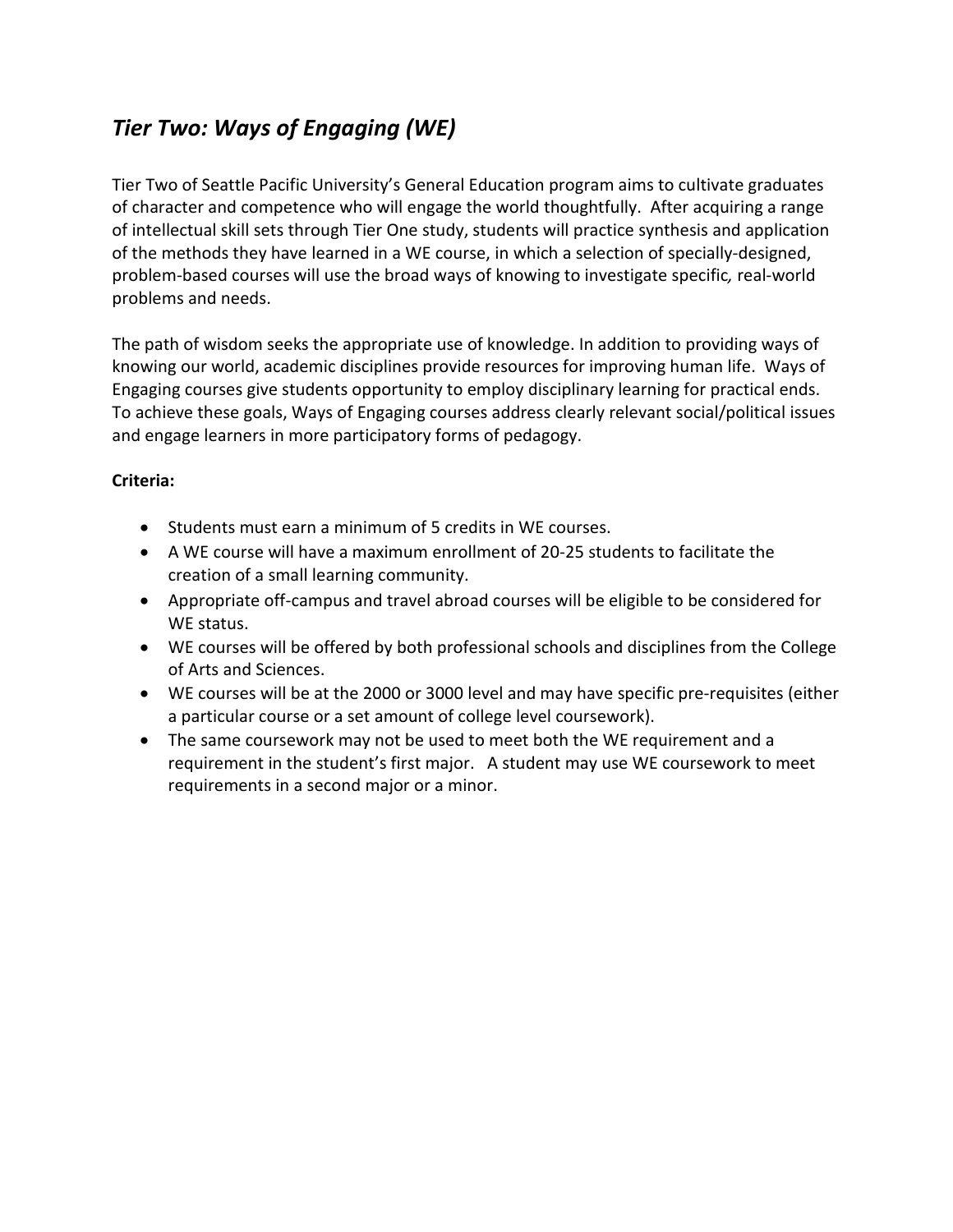# *Ways of Engaging Courses*

#### **Mission:**

*Ways of Engaging (WE)* courses focus on engaged inquiry into social issues of contemporary significance. Within a small learning community that encourages active participation with the course material and one another, students will be challenged to apply disciplinary methods to understand the issue and to evaluate responses to it.

### **Goals:**

WE courses involve three kinds of engagement: in topic, in learning activities, and in educational outcomes.

- 1. WE courses engage contemporary social issues from a disciplinary perspective.
- 2. WE courses engage students actively in small learning communities.
- 3. WE courses engage the world by equipping and challenging students to understand the complexities of social issues and to consider the consequences of different solutions or responses to them.

### **Course Objectives:**

At the conclusion of a WE course, students will be able to

- 1. Articulate and critique a disciplinary approach to a social issue;
- 2. Describe the complexity and consequences of an issue;
- 3. Begin to employ disciplinary methods to evaluate the strengths and weaknesses of various responses or proposed solutions to the issue;
- 4. Thoughtfully articulate possible ways that Christian values and beliefs intersect with the issue; and
- 5. Describe the ways in which their own understanding of the issue has changed and/or deepened.

### **Course Criteria:**

- 1. A WE course will be organized around a single real world issue or issues of contemporary social importance, not a disciplinary subfield or skill.
- 2. A WE course will use the opportunity of a small class size to promote the development of an active, experiential, participatory learning community. WE courses will emphasize more participatory forms of learning (service learning, critique and revision, field trips, labs, primary source work, studios, etc.).
- 3. A WE course will incorporate a writing, design, project, or performance component appropriate to the discipline.

5/14/12